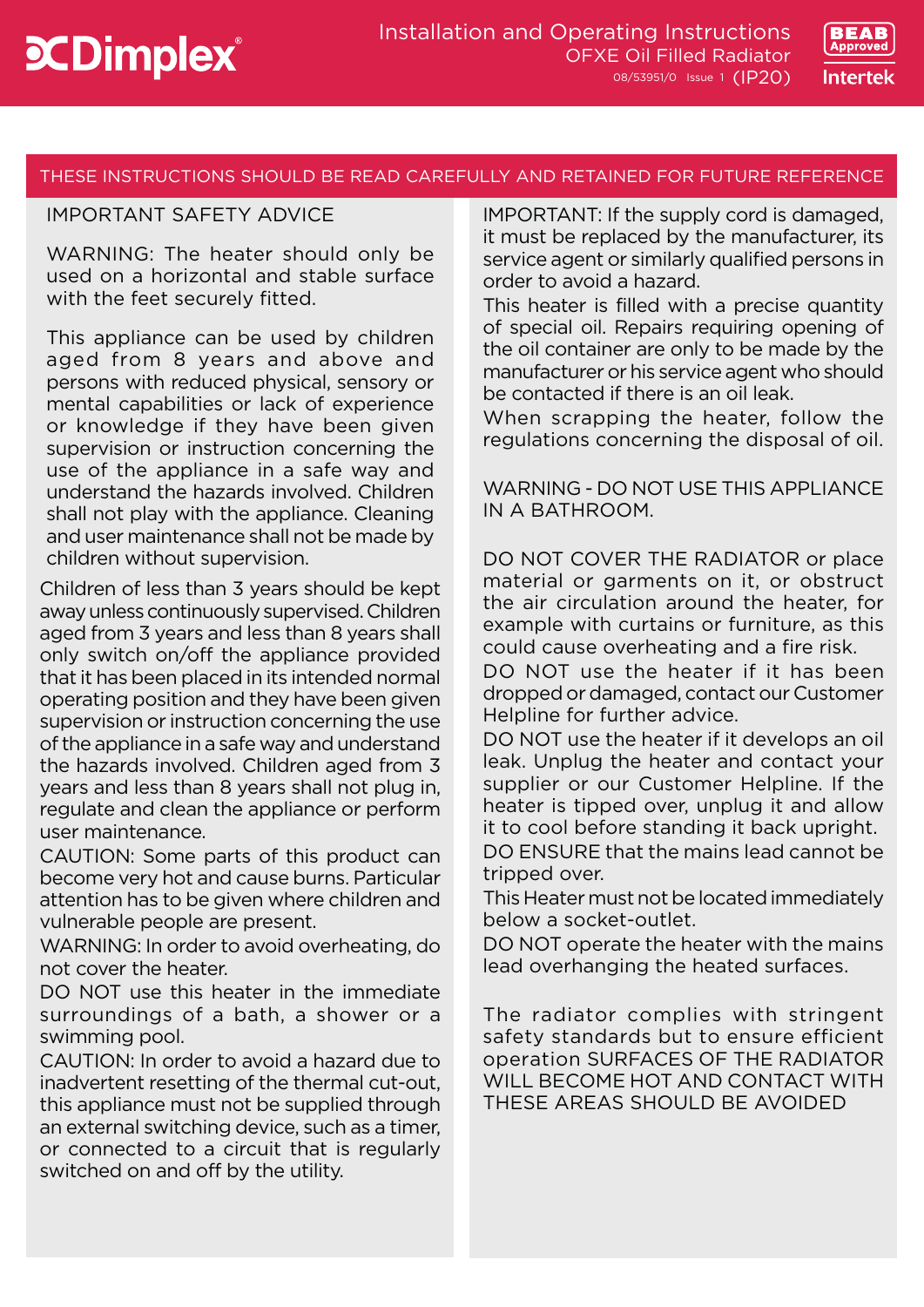

#### Electrical Connection

 $\sim$  and  $\sim$  and  $\sim$ 

WARNING: THIS APPLIANCE MUST BE EARTHED

This heater must be used on an AC ~ supply only and the voltage marked on the heater must correspond to the supply voltage. This heater is fitted with a rewirable plug incorporating a a 13 amp fuse. In the event of replacing the fuse in the plug supplied, a 13 amp fuse approved by ASTA to BS 1362 must be used. If any other type of plug is used, a 13 amp fuse must be fitted in the plug, the adaptor, or at the distribution board.

IMPORTANT: If the plug is not suitable for your socket, the 13 amp plug should be removed.

Before wiring the appropriate plug, please note that the wires in this mains lead are coloured in accordance with the following code: GREEN AND YELLOW: EARTH

| BLUE:  | NEUTRAL     |
|--------|-------------|
| BROWN: | <b>IIVE</b> |

Connect the GREEN AND YELLOW wire to the terminal marked 'E' or by the earth symbol, or coloured GREEN or GREEN AND YELLOW. Connect the BLUE wire to the terminal marked 'N' or coloured BLACK

Connect the BROWN wire to the terminal marked 'L' or coloured RED

### Installation

WARNING: This radiator carries a warning 'DO NOT COVER' to alert the user to the risk of overheating that exists if the radiator is accidentally covered

Unpacking

Follow any pack operating instructions carefully. Remove the contents of the carton very carefully. Retain all packaging for future use.

Preparing For Use The radiator may only be used free standing with the feet fitted The necessary feet and screws are provided, packed with the radiator.

Free Standing on Feet (see Fig.2)

Never use the radiator free standing without the feet fitted. Lay the radiator on its front on a table or similar and offer each foot up to its mounting bracket. Place each foot over the attachment bosses and secure it using the screws and washer provided

Stand the radiator on its feet and place it in position ready for use. The heater should always be used on a flat stable surface. Ensure there is at least 75 mm of clear space around the radiator

NOTE: Although this heater is manufactured to comply with the relevant safety standards, certain types of carpets could become discoloured by the temperatures under a portable heater. If you are concerned about this, we recommend that you contact the carpet manufacturer for guidance. Alternatively, stand the heater on a suitable base to shield the carpet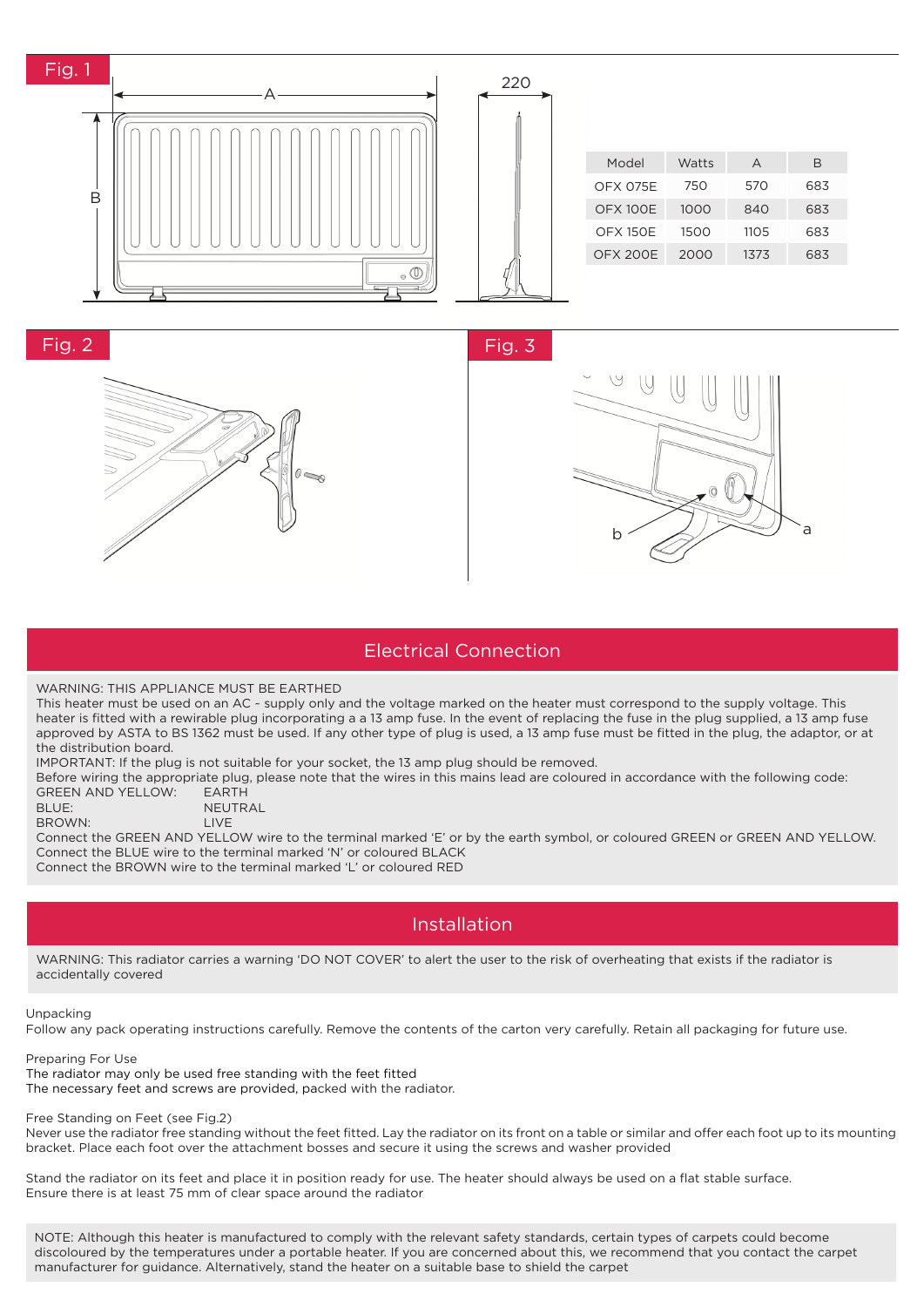| Technical Details - Energy Efficiency Directive (2015/1188)                                                              |        |          |          |                 |                 |           |  |
|--------------------------------------------------------------------------------------------------------------------------|--------|----------|----------|-----------------|-----------------|-----------|--|
| Model Identifier(s)                                                                                                      |        | OFX 075E | OFX 100E | <b>OFX 150E</b> | <b>OFX 200E</b> |           |  |
| Heat output                                                                                                              |        |          |          |                 |                 |           |  |
| Nominal heat output                                                                                                      | Pnom   | 0.75     | 1.0      | 1.5             | 2.0             | <b>kW</b> |  |
| Minimum heat output (indicative)                                                                                         | Pmin   | 0.75     | 1.0      | 1.5             | 2.0             | <b>kW</b> |  |
| Maximum continuous heat output                                                                                           | Pmax,c | 0.75     | 1.0      | 1.5             | 2.0             | <b>kW</b> |  |
| <b>Auxillary electricity Consumption</b>                                                                                 |        |          |          |                 |                 |           |  |
| At nominal heat output                                                                                                   | elmax  | O.O      | O.O      | 0.0             | O.O             | <b>kW</b> |  |
| At minimum heat output                                                                                                   | elmin  | O.O      | O.O      | O.O             | 0.0             | <b>kW</b> |  |
| In standby mode                                                                                                          | elSB   | O.O      | O.O      | O.O             | O.O             | <b>kW</b> |  |
| Type of heat output/room temperature control                                                                             |        |          |          |                 |                 |           |  |
| With mechanical thermostat room temperature control                                                                      |        |          |          |                 |                 | Yes       |  |
| Contact details: UK: Glen Dimplex Heating & Ventilation, Millbrook House, Grange Drive, Hedge End, Southampton, SO30 2DF |        |          |          |                 |                 |           |  |

# Operation

When you have completed the installation, plug in and switch on the power. The neon lamp (see 'b' in Fig. 3 & Fig. 4) will light to show that the radiator is powered.

Set the thermostat control knob (see 'a' in Fig. 3 & Fig. 4) to the maximum position and allow the radiator to bring the room to your desired temperature.

When the room has reached the desired temperature, turn the thermostat knob anti-clockwise until the thermostat just clicks off. The radiator will now maintain the chosen temperature.

Note that the radiator may feel cool during operation if the room temperature is higher than the thermostat setting.

When the radiator is not in use, switch off the power supply and pull the plug out from the socket

ROI: Glen Dimplex Ireland, Airport Road, Cloghran, County Dublin, K67 DT89



#### Cleaning and User Maintenance

WARNING: Always disconnect the power supply before cleaning the heater

Do not use detergents, abrasive cleaning powder or polish of any kind on the body of the heater.

Allow the heater to cool, then wipe with a dry cloth to remove dust and a damp cloth (not wet) to clean off stains. Be careful not to allow moisture in to the heater.